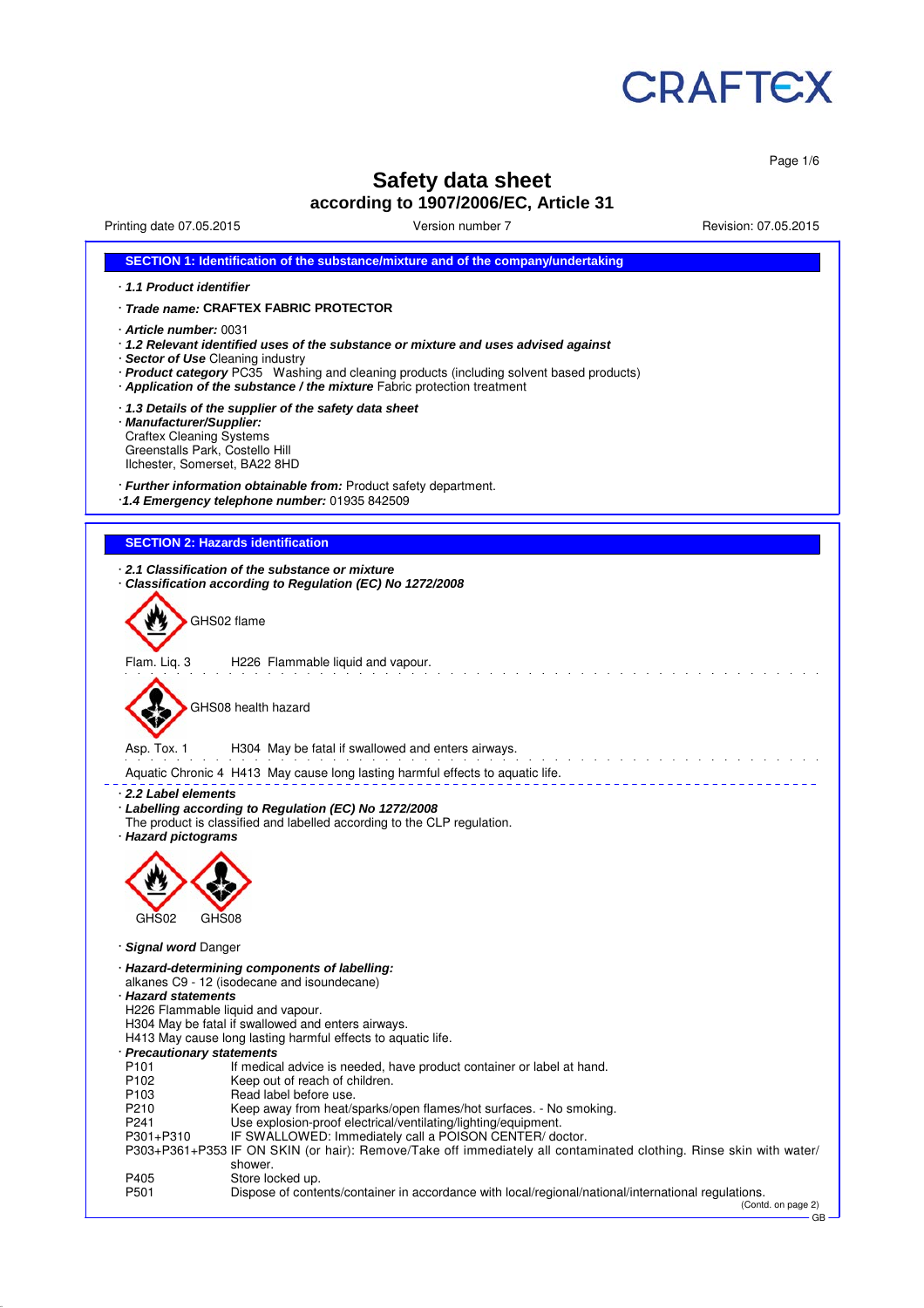Printing date 07.05.2015 Version number 7 Revision: 07.05.2015 Revision: 07.05.2015

(Contd. of page 1)

## *Trade name:* **CRAFTEX FABRIC PROTECTOR**

#### · *Additional information:*

- EUH066 Repeated exposure may cause skin dryness or cracking.
- · *2.3 Other hazards*
- · *Results of PBT and vPvB assessment*
- · *PBT:* Not applicable.
- · *vPvB:* Not applicable.

### **SECTION 3: Composition/information on ingredients**

#### · *3.2 Chemical characterisation: Mixtures*

· *Description:* Mixture of substances listed below with nonhazardous additions. · *Dangerous components:*

| alkanes C9 - 12 (isodecane and isoundecane)                          | 50-100%     |
|----------------------------------------------------------------------|-------------|
| Tam. Liq. 3, H226; Asp. Tox. 1, H304; Aquatic Chronic 4, H413        |             |
| 90622-57-4 isoparaffinic hydrocarbon                                 | $2.5 - 10%$ |
| Flam. Liq. 3, H226; Asp. Tox. 1, H304; Aquatic Chronic 4, H413       |             |
| · Regulation (EC) No 648/2004 on detergents / Labelling for contents |             |
| aliphatic hydrocarbons                                               | $>30\%$     |

#### **SECTION 4: First aid measures**

- · *4.1 Description of first aid measures*
- · *After inhalation:* Supply fresh air; consult doctor in case of complaints.
- · *After skin contact:* Generally the product does not irritate the skin.
- · *After eye contact:* Rinse opened eye for several minutes under running water.
- · *After swallowing:* If symptoms persist consult doctor.
- · *4.2 Most important symptoms and effects, both acute and delayed* No further relevant information available.
- · *4.3 Indication of any immediate medical attention and special treatment needed*
- No further relevant information available.

#### **SECTION 5: Firefighting measures**

- · *5.1 Extinguishing media*
- · *Suitable extinguishing agents:* CO2, sand, extinguishing powder. Do not use water.
- · *For safety reasons unsuitable extinguishing agents:* Water with full jet
- · *5.2 Special hazards arising from the substance or mixture* No further relevant information available.
- · *5.3 Advice for firefighters*
- · *Protective equipment:* No special measures required.

### **SECTION 6: Accidental release measures**

· *6.1 Personal precautions, protective equipment and emergency procedures* Wear protective equipment. Keep unprotected persons away. · *6.2 Environmental precautions:* Do not allow product to reach sewage system or any water course. Inform respective authorities in case of seepage into water course or sewage system. Do not allow to enter sewers/ surface or ground water. · *6.3 Methods and material for containment and cleaning up:* Absorb with liquid-binding material (sand, diatomite, acid binders, universal binders, sawdust). Dispose contaminated material as waste according to item 13. Ensure adequate ventilation. Do not flush with water or aqueous cleansing agents · *6.4 Reference to other sections* See Section 7 for information on safe handling.

See Section 8 for information on personal protection equipment.

See Section 13 for disposal information.

(Contd. on page 3)

GB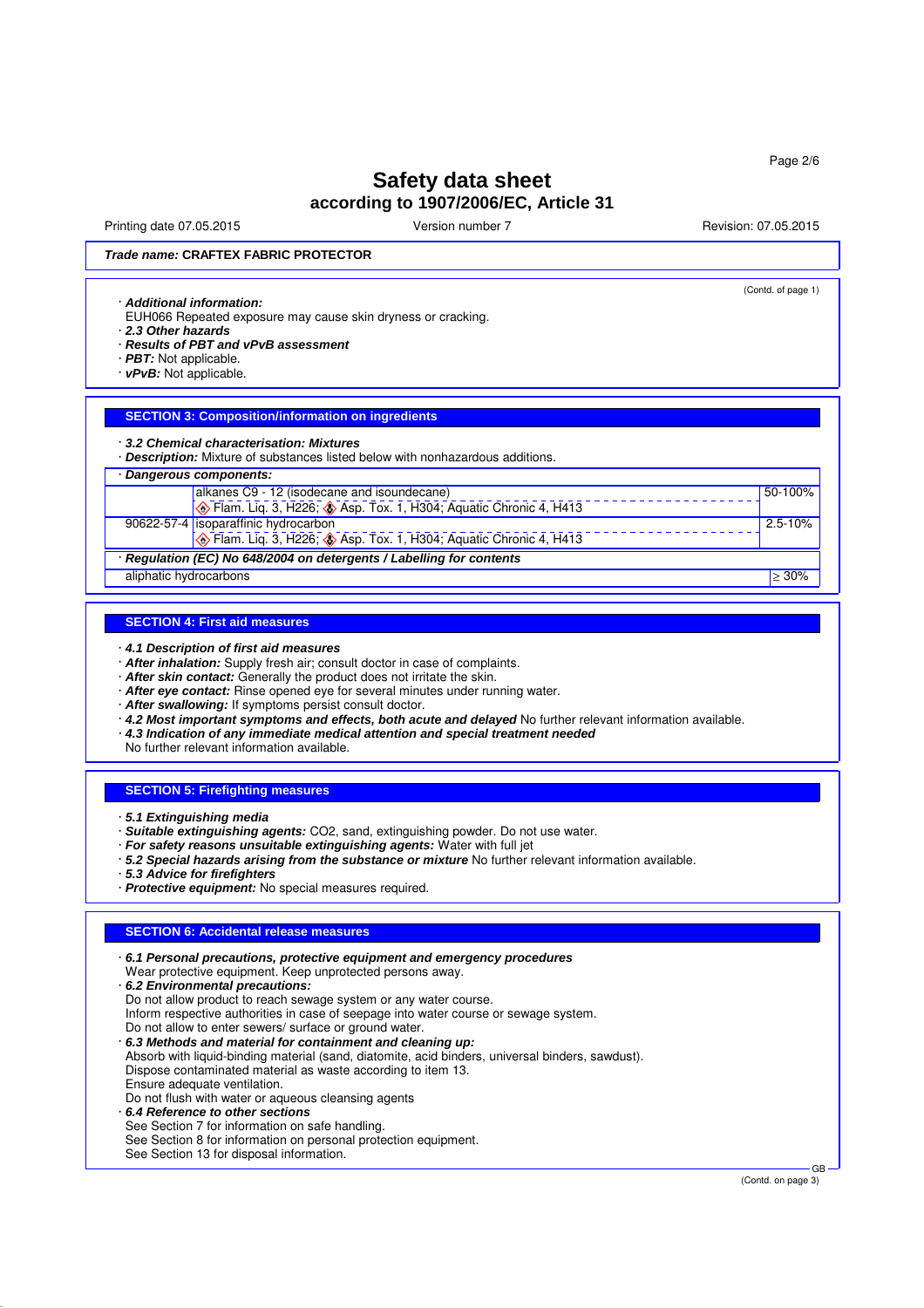Printing date 07.05.2015 Version number 7 Revision: 07.05.2015 Revision: 07.05.2015

(Contd. of page 2)

GB

*Trade name:* **CRAFTEX FABRIC PROTECTOR**

### **SECTION 7: Handling and storage**

- · *7.1 Precautions for safe handling* Ensure good ventilation/exhaustion at the workplace. Prevent formation of aerosols.
- · *Information about fire and explosion protection:* Keep ignition sources away - Do not smoke. Protect against electrostatic charges.
- · *7.2 Conditions for safe storage, including any incompatibilities*
- · *Storage:*
- · *Requirements to be met by storerooms and receptacles:* No special requirements.
- · *Information about storage in one common storage facility:* Not required.
- · *Further information about storage conditions:* Keep container tightly sealed.
- · *7.3 Specific end use(s)* No further relevant information available.

#### **SECTION 8: Exposure controls/personal protection**

- · *Additional information about design of technical facilities:* No further data; see item 7.
- · *8.1 Control parameters*
- · *Ingredients with limit values that require monitoring at the workplace:* The product does not contain any relevant quantities of materials with critical values that have to be monitored at the workplace.
- · *Additional information:* The lists valid during the making were used as basis.
- · *8.2 Exposure controls*
- · *Personal protective equipment:*
- · *General protective and hygienic measures:*
- Keep away from foodstuffs, beverages and feed.
- Wash hands before breaks and at the end of work.
- Do not inhale gases / fumes / aerosols.
- · *Respiratory protection:* Not required.
- · *Protection of hands:*
- The glove material has to be impermeable and resistant to the product/ the substance/ the preparation.

Due to missing tests no recommendation to the glove material can be given for the product/ the preparation/ the chemical mixture.

Selection of the glove material on consideration of the penetration times, rates of diffusion and the degradation · *Material of gloves*

The selection of the suitable gloves does not only depend on the material, but also on further marks of quality and varies from manufacturer to manufacturer. As the product is a preparation of several substances, the resistance of the glove material can not be calculated in advance and has therefore to be checked prior to the application.

- · *Penetration time of glove material*
- The exact break through time has to be found out by the manufacturer of the protective gloves and has to be observed. · *Eye protection:*



Tightly sealed goggles

| . 9.1 Information on basic physical and chemical properties<br><b>General Information</b> |                       |  |
|-------------------------------------------------------------------------------------------|-----------------------|--|
|                                                                                           |                       |  |
| Appearance:                                                                               |                       |  |
| Form:                                                                                     | Liquid                |  |
| Colour:                                                                                   | Colourless            |  |
| · Odour:                                                                                  | Aliphatic hydrocarbon |  |
| Odour threshold:                                                                          | Not determined.       |  |
| bH-value:                                                                                 | Not determined.       |  |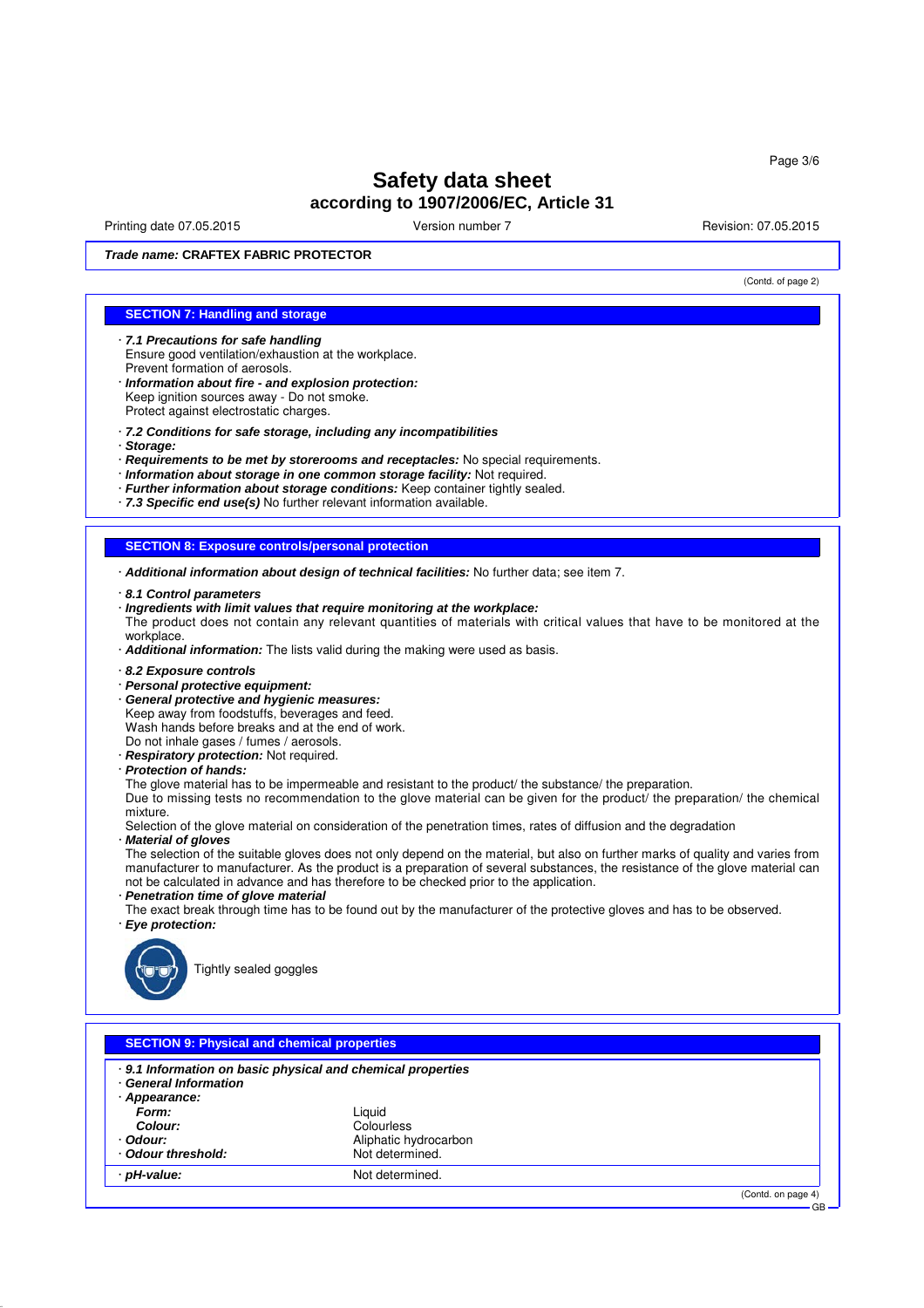Printing date 07.05.2015 Version number 7 Revision: 07.05.2015

## *Trade name:* **CRAFTEX FABRIC PROTECTOR**

|                                                                                                   | (Contd. of page 3)                                                                             |
|---------------------------------------------------------------------------------------------------|------------------------------------------------------------------------------------------------|
| <b>Change in condition</b><br><b>Melting point/Melting range:</b><br>Boiling point/Boiling range: | Undetermined.<br>166 °C                                                                        |
| <b>Flash point:</b>                                                                               | 41 °C                                                                                          |
| Flammability (solid, gaseous):                                                                    | Not applicable.                                                                                |
| · Ignition temperature:                                                                           | $>200$ °C                                                                                      |
| · Decomposition temperature:                                                                      | Not determined.                                                                                |
| Self-igniting:                                                                                    | Product is not selfigniting.                                                                   |
| Danger of explosion:                                                                              | Product is not explosive. However, formation of explosive air/vapour mixtures are<br>possible. |
| <b>Explosion limits:</b><br>Lower:<br><b>Upper:</b>                                               | Not determined.<br>Not determined.                                                             |
| · Vapour pressure:                                                                                | Not determined.                                                                                |
| Density:<br><b>Relative density</b><br>Vapour density<br><b>Evaporation rate</b>                  | Not determined.<br>Not determined.<br>Not determined.<br>Not determined.                       |
| Solubility in / Miscibility with<br>water:                                                        | Not miscible or difficult to mix.                                                              |
| · Partition coefficient (n-octanol/water): Not determined.                                        |                                                                                                |
| <b>Viscosity:</b><br>Dynamic:<br>Kinematic:                                                       | Not determined.<br>Not determined.                                                             |
| Solvent content:<br><b>Organic solvents:</b><br>· 9.2 Other information                           | $0.0\%$<br>No further relevant information available.                                          |

### **SECTION 10: Stability and reactivity**

· *10.1 Reactivity*

· *10.2 Chemical stability*

- · *Thermal decomposition / conditions to be avoided:* No decomposition if used according to specifications.
- · *10.3 Possibility of hazardous reactions* No dangerous reactions known.
- · *10.4 Conditions to avoid* No further relevant information available.
- · *10.5 Incompatible materials:* No further relevant information available.
- · *10.6 Hazardous decomposition products:* No dangerous decomposition products known.

#### **SECTION 11: Toxicological information**

· *11.1 Information on toxicological effects*

· *Acute toxicity:*

· *LD/LC50 values relevant for classification:*

**90622-57-4 isoparaffinic hydrocarbon**<br>Dermal LD50 > 3200 mg/kg (rabb  $\sqrt{ }$  >3200 mg/kg (rabbit)

Inhalative LC50/4 h  $>$ 2000 mg/l (rat)

· *Primary irritant effect:*

· *on the skin:* No irritant effect.

· *on the eye:* No irritating effect.

· *Sensitisation:* No sensitising effects known.

(Contd. on page 5) GB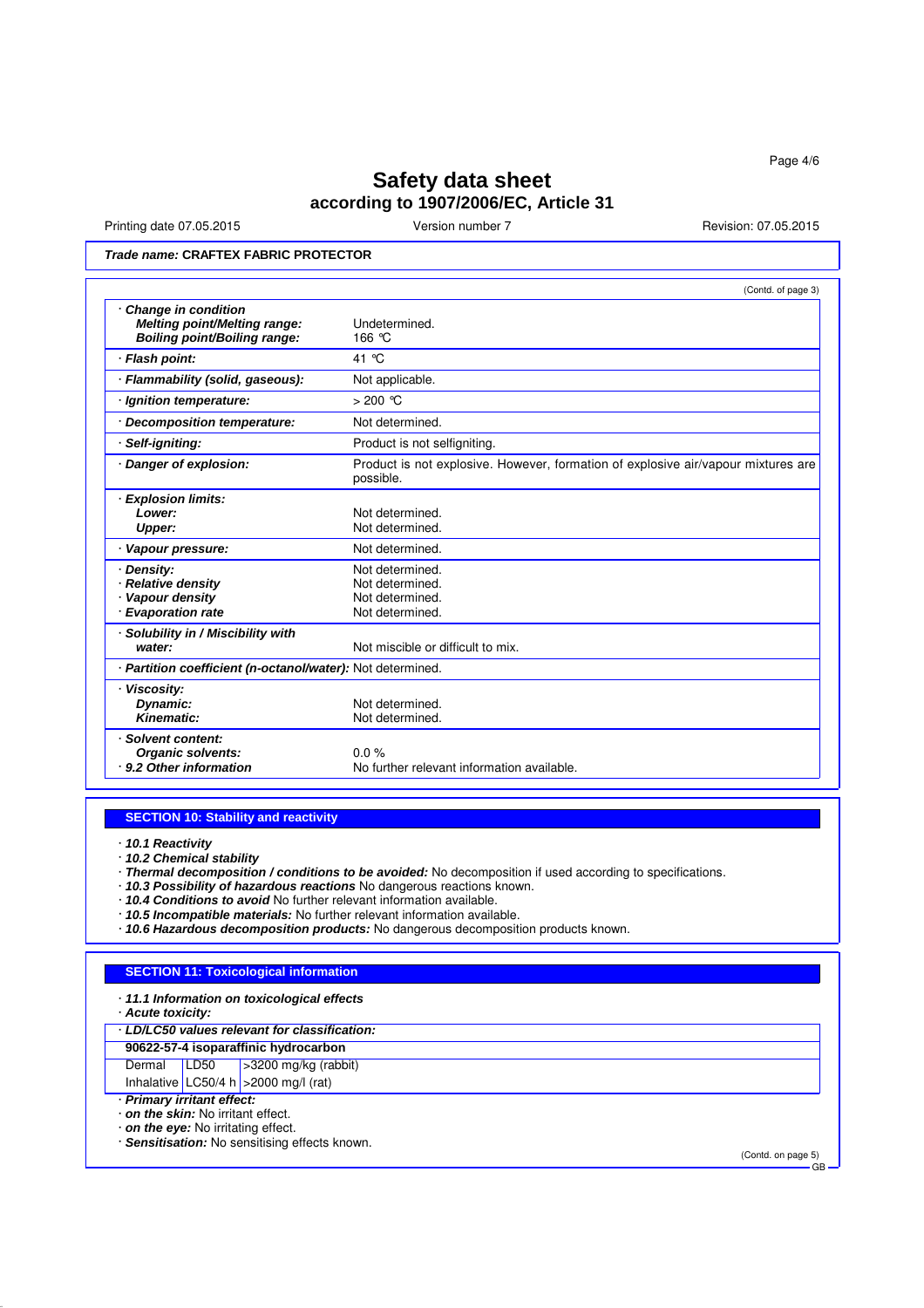Printing date 07.05.2015 Version number 7 Revision: 07.05.2015 Revision: 07.05.2015

(Contd. of page 4)

### *Trade name:* **CRAFTEX FABRIC PROTECTOR**

#### · *Additional toxicological information:*

The product shows the following dangers according to the calculation method of the General EU Classification Guidelines for Preparations as issued in the latest version:

### **SECTION 12: Ecological information**

- · *12.1 Toxicity*
- · *Aquatic toxicity:* No further relevant information available.
- · *12.2 Persistence and degradability* No further relevant information available.
- · *12.3 Bioaccumulative potential* No further relevant information available.
- · *12.4 Mobility in soil* No further relevant information available.
- · *Additional ecological information:*
- · *General notes:*
- Water hazard class 1 (German Regulation) (Self-assessment): slightly hazardous for water
- Do not allow undiluted product or large quantities of it to reach ground water, water course or sewage system.
- · *12.5 Results of PBT and vPvB assessment*
- · *PBT:* Not applicable.
- · *vPvB:* Not applicable.
- · *12.6 Other adverse effects* No further relevant information available.

#### **SECTION 13: Disposal considerations**

- · *13.1 Waste treatment methods*
- · *Recommendation* Must not be disposed together with household waste. Do not allow product to reach sewage system.
- · *Uncleaned packaging:*
- · *Recommendation:* Disposal must be made according to official regulations.

### **SECTION 14: Transport information**

| ⋅ 14.1 UN-Number<br>· ADR, IMDG, IATA              | <b>UN3295</b>                                                     |  |
|----------------------------------------------------|-------------------------------------------------------------------|--|
| · 14.2 UN proper shipping name                     |                                                                   |  |
| $·$ ADR<br>· IMDG, IATA                            | 3295 HYDROCARBONS, LIQUID, N.O.S.<br>HYDROCARBONS, LIQUID, N.O.S. |  |
| 14.3 Transport hazard class(es)                    |                                                                   |  |
| · ADR, IMDG, IATA                                  |                                                                   |  |
|                                                    |                                                                   |  |
| Class<br>· Label                                   | 3 Flammable liquids.<br>3                                         |  |
| 14.4 Packing group<br>· ADR, IMDG, IATA            | Ш                                                                 |  |
| 14.5 Environmental hazards:<br>· Marine pollutant: | <b>No</b>                                                         |  |
| 14.6 Special precautions for user                  | Warning: Flammable liquids.                                       |  |
| · Danger code (Kemler):<br>· EMS Number:           | 30<br>$F-E$ , $S-D$                                               |  |
| 14.7 Transport in bulk according to Annex II of    |                                                                   |  |
| <b>MARPOL73/78 and the IBC Code</b>                | Not applicable.                                                   |  |
|                                                    | (Contd. on page 6)                                                |  |